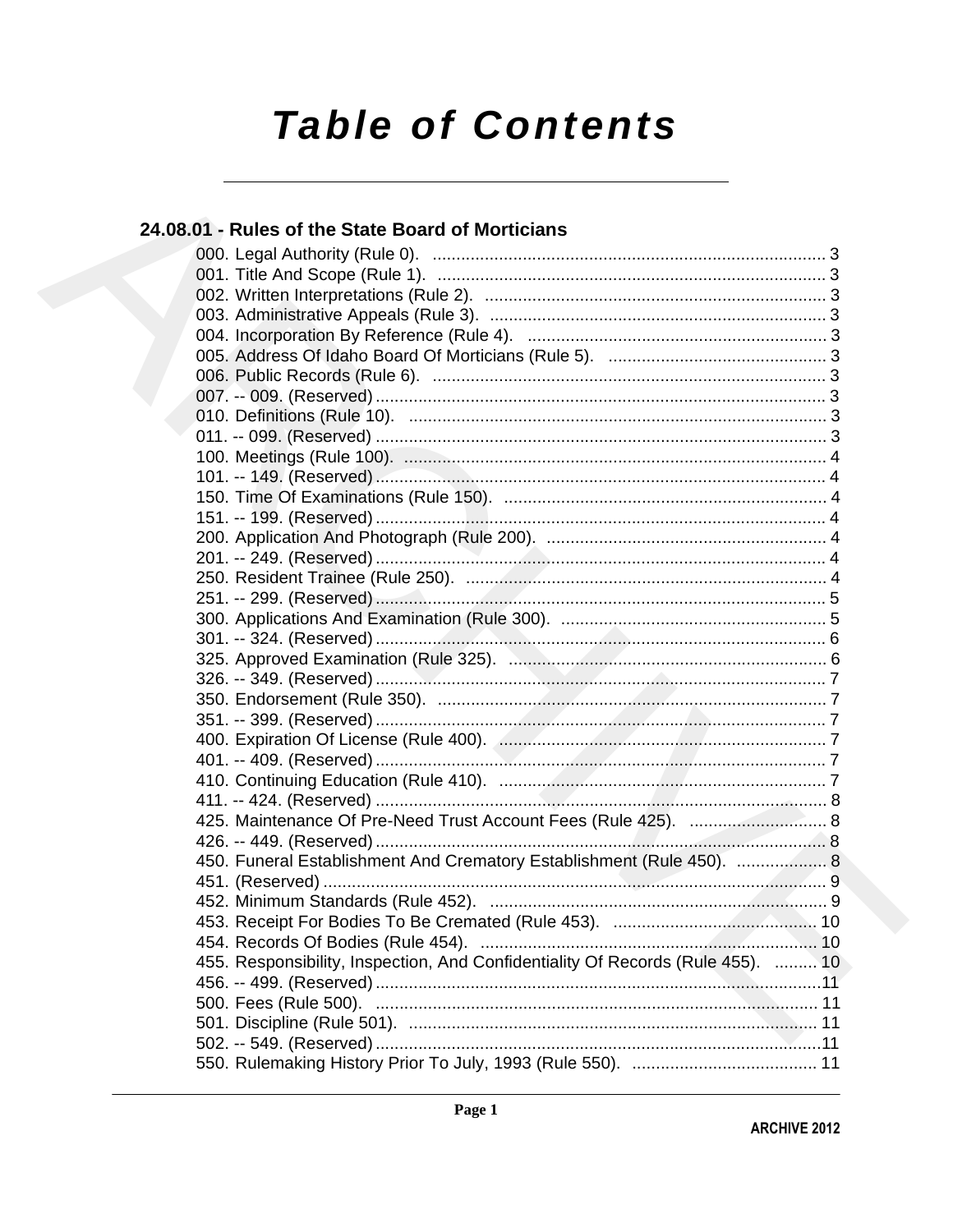# *Table of Contents (cont'd)*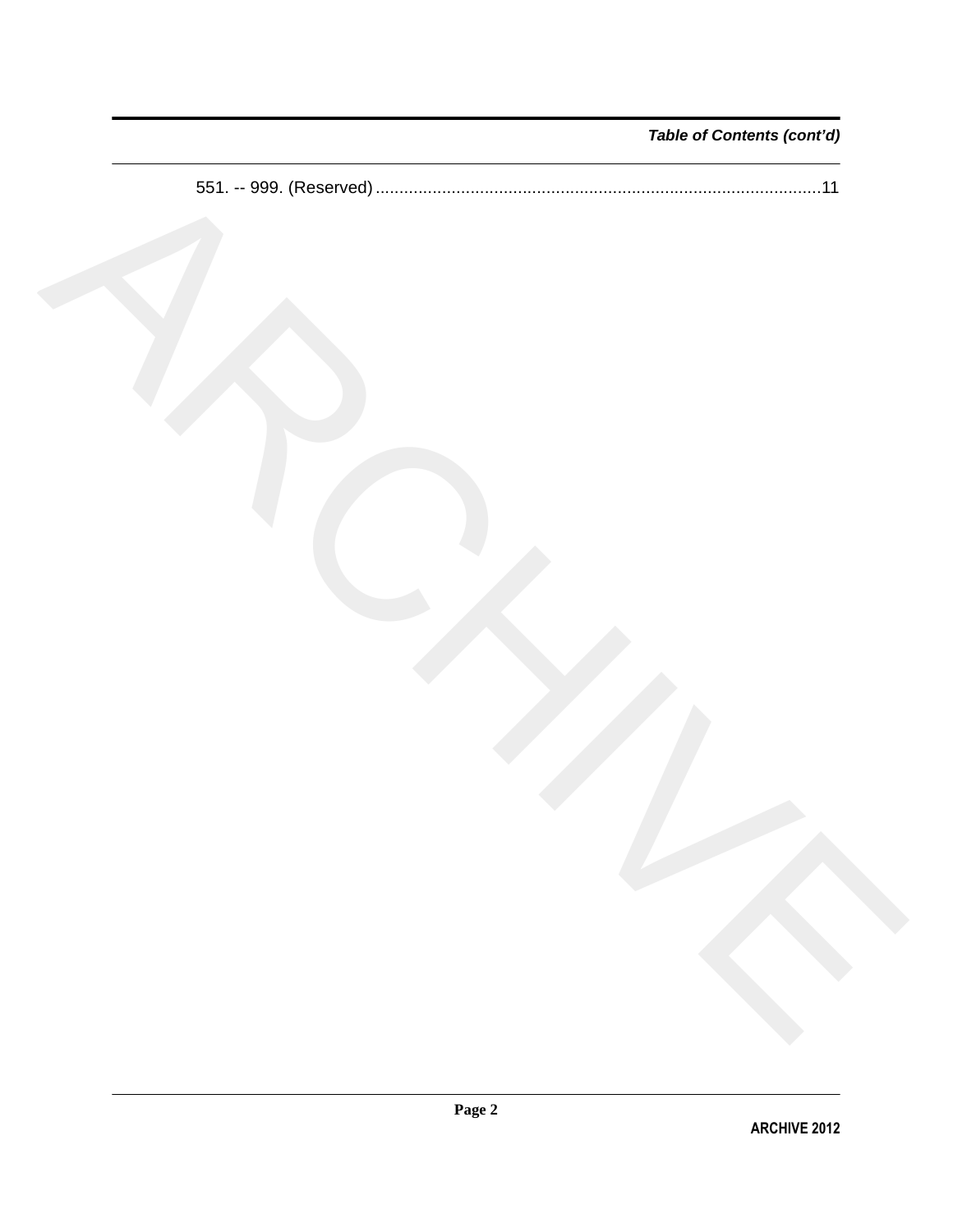#### **IDAPA 24 TITLE 08 CHAPTER 01**

# **24.08.01 - RULES OF THE STATE BOARD OF MORTICIANS**

#### <span id="page-2-1"></span><span id="page-2-0"></span>**000. LEGAL AUTHORITY (RULE 0).**

The following rules have been adopted by the Idaho State Board of Morticians and the Chief, Bureau of Occupational Licenses in accordance with the provisions of Section 54-1106 and 54-1107, Idaho Code. (7-1-93)

#### <span id="page-2-2"></span>**001. TITLE AND SCOPE (RULE 1).**

These rules shall be cited as IDAPA 24.08.01, "Rules of the State Board of Morticians." (7-1-93)

#### <span id="page-2-3"></span>**002. WRITTEN INTERPRETATIONS (RULE 2).**

The board may have written statements that pertain to the interpretation of the rules of this chapter. Such interpretations, if any, are available for public inspection and copying at cost in the main office of the Bureau of Occupational Licenses. (3-13-02) Occupational Licenses.

# <span id="page-2-4"></span>**003. ADMINISTRATIVE APPEALS (RULE 3).**

Administrative appeals shall be governed by the Administrative Procedure Act, Title 67, Chapter 52, Idaho Code. (3-13-02)

### <span id="page-2-5"></span>**004. INCORPORATION BY REFERENCE (RULE 4).**

These rules do not incorporate by reference any document other than those sections of Idaho Code so referenced. (3-13-02)

# <span id="page-2-6"></span>**005. ADDRESS OF IDAHO BOARD OF MORTICIANS (RULE 5).**

The office of the Board of Morticians is located within the Bureau of Occupational Licenses, 700 W. State Street, Boise, Idaho 83702. The Bureau is open between the hours of 8:00 a.m. and 5:00 p.m. each day except Saturdays, Sundays and holidays. The telephone number of the Board is (208) 334-3233. The Board's fax number is (208) 334- 3945. The Board's e-mail address is mor@ibol.idaho.gov. The Board's official website is http://www.ibol.idaho.gov. (3-29-10)

### <span id="page-2-7"></span>**006. PUBLIC RECORDS (RULE 6).**

The records associated with the Board of Morticians are subject to the provisions of the Idaho Public Records Act.<br>Title 9, Chapter 3, Idaho Code. (3-13-02) Title 9, Chapter 3, Idaho Code.

# <span id="page-2-8"></span>**007. -- 009. (RESERVED)**

#### <span id="page-2-9"></span>**010. DEFINITIONS (RULE 10).**

<span id="page-2-14"></span><span id="page-2-13"></span><span id="page-2-12"></span><span id="page-2-11"></span>**01. Board**. The State Board of Morticians as prescribed in Section 54-1102, Idaho Code. (7-1-93)

**02.** Bureau. The Bureau of Occupational Licenses as prescribed in Sections 54-1106 and 67-2602, Idaho Code. (3-13-02) Idaho Code. (3-13-02)

**24.08.01 - RULES OF THE STATE BOARD OF MORTICIANS<br>
1001.** IEGAL AITHYORTY (RITLE 0).<br>
The intermediate term is been been there in the state for the control of the control of the filter state of the state of the state of **03. Funeral Establishment**. Funeral Establishment means a place of business at a specific street address or location devoted to the embalming and care and preparation for burial or disposal of dead human bodies including all portions of such business premises and all tools, instruments and supplies used in the preparation and embalming of dead human bodies for burial or disposal, and including any chapel or other facility in which funeral or other religious services may be conducted. (4-11-06) other religious services may be conducted.

<span id="page-2-15"></span>**04. Resident Trainee**. The term "Resident Trainee" is defined as a person who is engaged in preparing to become licensed as a mortician or funeral director, and who practices under the direct and immediate personal supervision of a licensed mortician. (4-11-06) supervision of a licensed mortician.

### <span id="page-2-10"></span>**011. -- 099. (RESERVED)**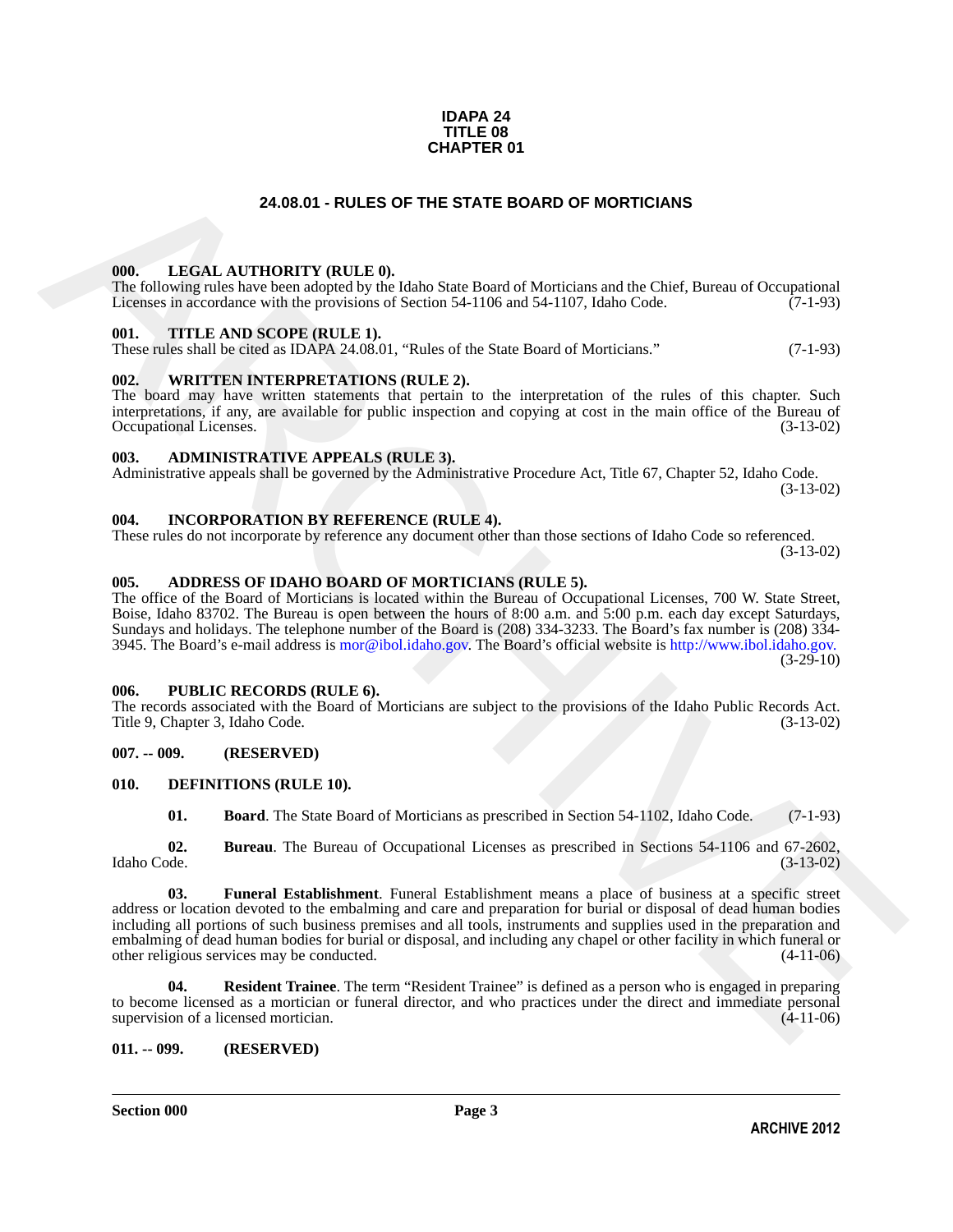### <span id="page-3-8"></span><span id="page-3-0"></span>**100. MEETINGS (RULE 100).**

The board shall hold meetings no less than annually at such times and places as determined by the board. The annual election of chairman will be held during the first meeting of each fiscal year. The chairman of the board shall preside at all meetings, appoint all committees, and perform all the functions incidental to the office of chairman. (4-11-06)

# <span id="page-3-1"></span>**101. -- 149. (RESERVED)**

# <span id="page-3-12"></span><span id="page-3-2"></span>**150. TIME OF EXAMINATIONS (RULE 150).**

Examinations will be held no less than semi-annually at such times or places as the Board may determine. (4-11-06)

# <span id="page-3-3"></span>**151. -- 199. (RESERVED)**

# <span id="page-3-7"></span><span id="page-3-4"></span>**200. APPLICATION AND PHOTOGRAPH (RULE 200).**

Application must be postmarked sixty (60) days prior to the date of examination, and must be accompanied by an unmounted passport photograph of the applicant, taken within three (3) months preceding the date of application.

(3-13-02)

### <span id="page-3-5"></span>**201. -- 249. (RESERVED)**

# <span id="page-3-9"></span><span id="page-3-6"></span>**250. RESIDENT TRAINEE (RULE 250).**

A Resident Trainee is a person who is licensed to train, under the direct and immediate supervision of a sponsoring mortician, to become a licensed mortician or funeral director. (4-7-11) mortician, to become a licensed mortician or funeral director.

#### <span id="page-3-11"></span>**01. Training Requirements**. (4-7-11)

**a.** Training requires the Resident Trainee's diligent attention to the subject matter in the course of regular and full-time paid employment. Full-time employment requires that the Resident Trainee be employed for at least thirty-six (36) hours per week for fifty (50) weeks per year within the mortuary where the Resident Trainee's sponsoring mortician is the practicing, resident mortician.

At least three-fourths (3/4) of the Resident Trainee's training must consist of the sponsoring mortician instructing and demonstrating practices and procedures to increase the Resident Trainee's knowledge of the service performed by a mortician or a funeral director as defined in Chapter 11, Title 54, Idaho Code.  $(4-7-11)$ 

ii. For the balance of the required hours, the sponsoring mortician, or his licensed appointee, must be tely available to consult with the Resident Trainee. (4-7-11) immediately available to consult with the Resident Trainee.

| b.  | All training must occur within Idaho.                     | $(4-7-11)$ |
|-----|-----------------------------------------------------------|------------|
| c.  | A Resident Trainee shall not sign a death certificate.    | $(4-7-11)$ |
| 02. | <b>Sponsoring Mortician.</b> A sponsoring mortician must: | $(4-7-11)$ |

- <span id="page-3-10"></span>**a.** Be an Idaho-licensed mortician who practices as a full-time resident mortician in Idaho.  $(4-7-11)$
- **b.** Not serve as the sponsoring mortician for more than two (2) "Resident Trainees at any given time."  $(4 - 7 - 11)$

**c.** Supervise and instruct the Resident Trainee, and provide demonstrations for and consultations to dent Trainee, as described in Subsection 250.01, of this rule.  $(4-7-11)$ the Resident Trainee, as described in Subsection 250.01, of this rule.

10a. **ATERTIVES (RETT. 160**). **ARCHITEE (RET. 160**). **ARCHITEE IS (160**). The basic of the continent of children with level-basic and the state of the state of the state of the state of the state of the state of the state **d.** Complete and co-sign, with the Resident Trainee, quarterly and final reports. These reports must be completed on forms approved by the Board and document the information described in Subparagraphs 250.04.c. and 250.04.d., of this rule. The sponsoring mortician must promptly submit a report after the period of time covered by the report ends. For example, the sponsoring mortician must promptly submit the first quarter report after the first quarter ends, the second quarter report after the second quarter ends, etc. (4-7-11) quarter ends, the second quarter report after the second quarter ends, etc.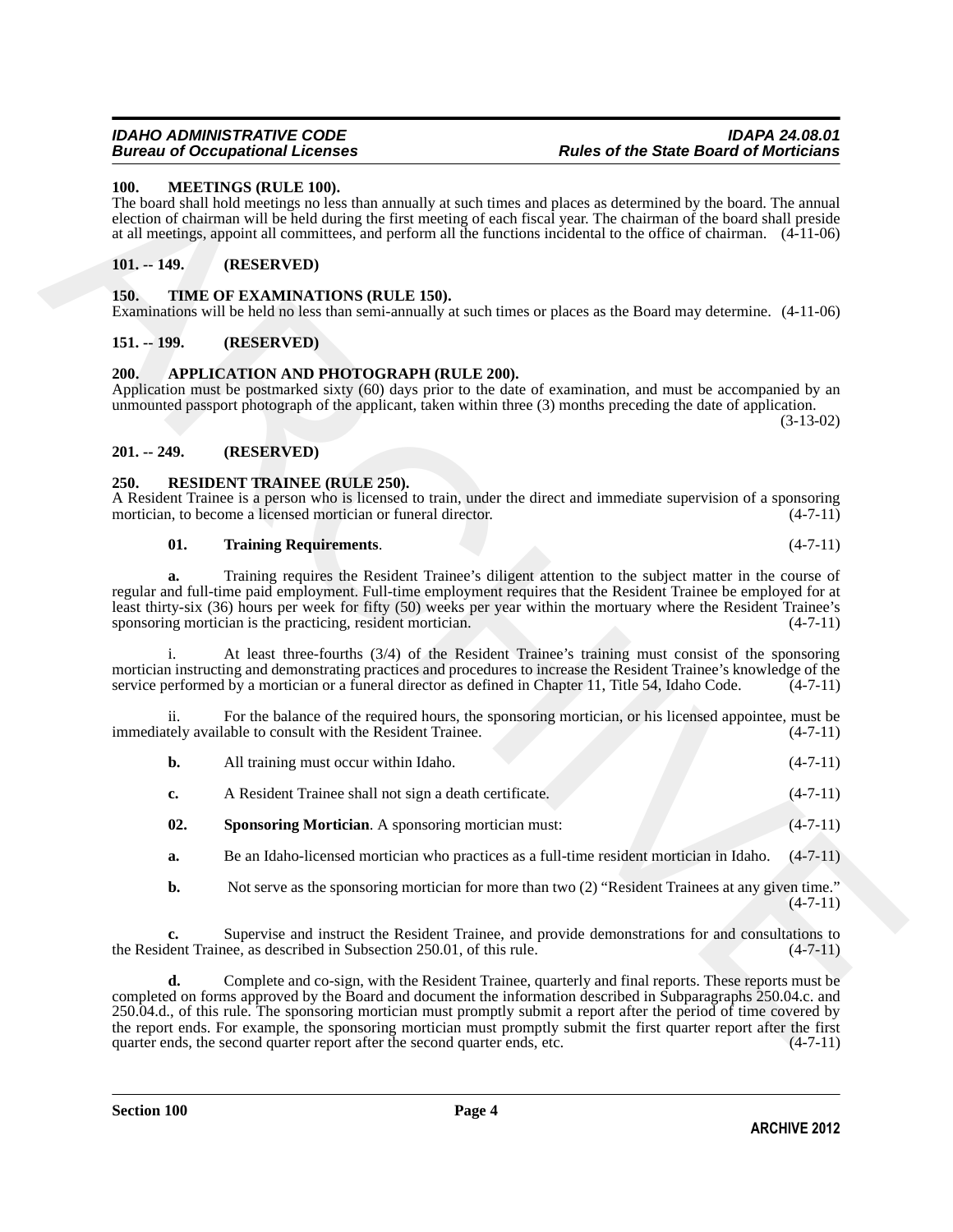<span id="page-4-4"></span>Promptly notify the Board in writing if a Resident Trainee's training is terminated, including termination due to interruption as specified in Subsection 250.05, of this rule and submit a final report documenting training up to the termination date.  $(4-7-11)$ training up to the termination date.

termination due to interminiten a Resident Tarinopi of Resident Tarinoci in Tarinoci interministic interministic interministic interministic interministic interministic interministic interministic interministic interminis **03. Eligibility to Be Licensed**. A person may not be licensed as a "Resident Trainee" if the person has practiced as a Resident Trainee or apprentice for a total cumulative period of more than two (2) years in Idaho, unless approved by the Board for good cause. For purposes of accounting for total cumulative training as a Resident Trainee, the sponsoring mortician must notify the Bureau at the beginning and termination of the training period. When a Resident Trainee completes training, the Resident Trainee must complete the remaining qualifications for licensure as a mortician or funeral director within the following three (3) years or show good reason for further delay. (4-7-11)

# <span id="page-4-6"></span>**04. Resident Trainee Applicants to Qualify**. (7-1-93)

**a.** An applicant for a Resident Trainee license must apply on Board-approved forms and pay the appropriate fee. The applicant must:  $(4-7-11)$ 

i. Be at least eighteen  $(18)$  years of age;  $(4-7-11)$ 

ii. Be of good moral character; (4-7-11)

iii. Have graduated from an accredited high school or have received an equivalent education as ed by the standards set and established by the state board of education; (4-7-11) determined by the standards set and established by the state board of education;

iv. Provide a photo as specified in Section 200 of this rule; and (4-7-11)

v. Identify the sponsoring mortician and the funeral establishment in which the applicant will train. The applicant must promptly notify the Board in writing if this information changes during the training period.

 $(4 - 7 - 11)$ 

**b.** The effective date of the resident training shall be determined by the board at its next meeting. In no case shall it be prior to the date the application, together with the required fees, are received in the office of the Bureau. (4-11-06)

**c.** Resident Trainees pursuing a mortician license must complete and co-sign, with the sponsoring mortician, quarterly and final reports documenting that the applicant has assisted in embalming at least twenty-five (25) dead human bodies and assisted in making at least twenty-five (25) funeral arrangements and in conducting at least twenty-five (25) funerals under supervision. (4-7-11)

**d.** Resident Trainees pursuing a funeral director license must complete and co-sign, with the sponsoring mortician, quarterly and final reports documenting that the applicant has assisted in making at least twenty-five (25) funeral arrangements and in conducting at least twenty-five (25) funerals under supervision.

 $(4 - 7 - 11)$ 

<span id="page-4-5"></span>**05. Interruption in Training**. An interruption in training of sixty (60) days or more constitutes (7-1-93) termination of training.

# <span id="page-4-0"></span>**251. -- 299. (RESERVED)**

# <span id="page-4-2"></span><span id="page-4-1"></span>**300. APPLICATIONS AND EXAMINATION (RULE 300).**

In order to be admitted to the examination, the applicant must submit a completed application on forms provided by the bureau and provide all requested documentation including proof of having completed the training period as prescribed by law and these rules, and meet the specific requirements for license as set forth in Section 54-1109 of the Idaho Code as follows: (4-11-06) Idaho Code as follows:

<span id="page-4-3"></span>**01.** Age. Applicant must have attained the age of twenty-one (21) years by the time of examination. (7-1-93)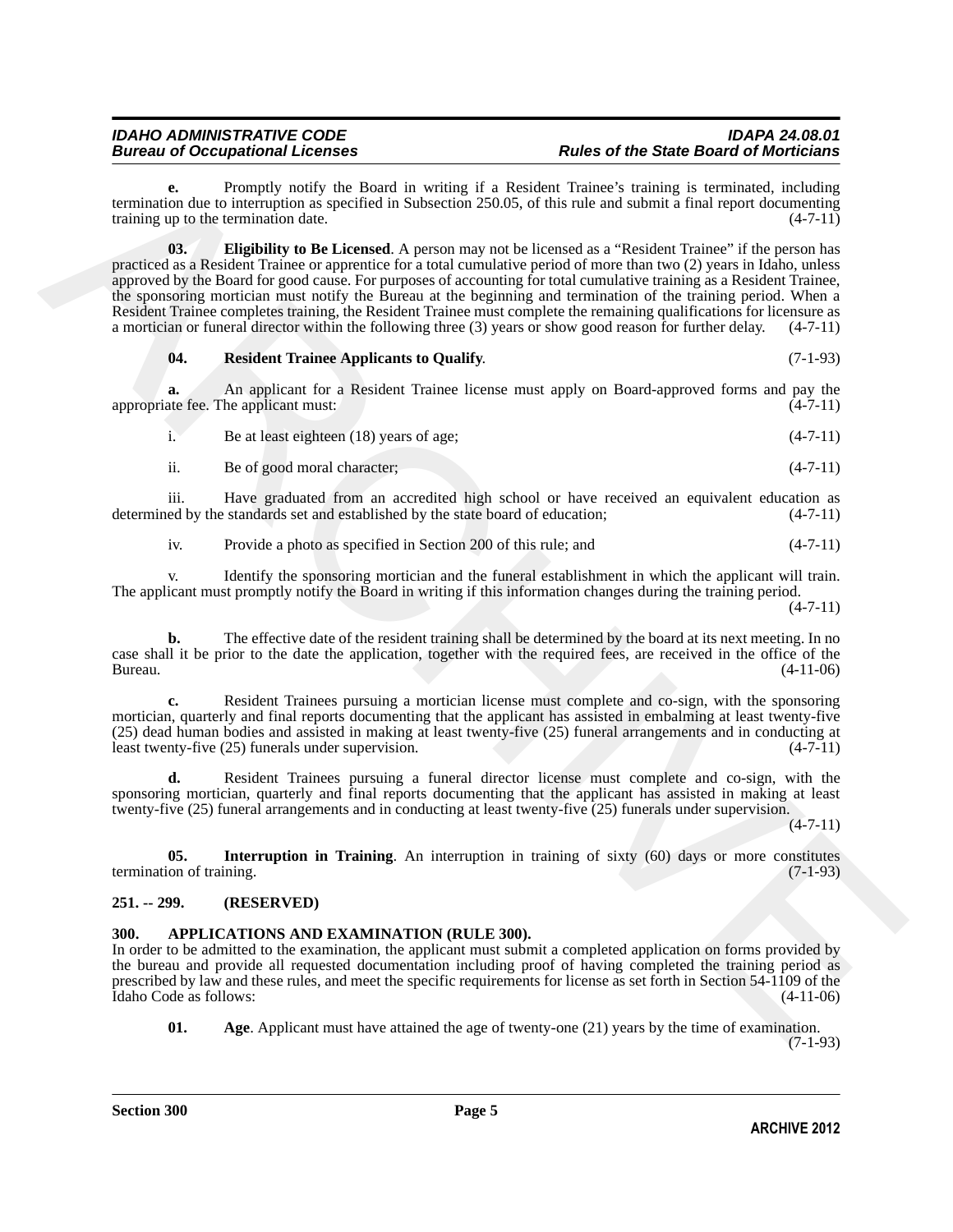# *IDAHO ADMINISTRATIVE CODE IDAPA 24.08.01* **Rules of the State Board of Morticians**

<span id="page-5-5"></span><span id="page-5-4"></span>**02. Moral Character**. Must be of good moral character. (7-1-93)

<span id="page-5-3"></span>**03. Mortician Educational Requirements**. Applicants for a mortician license must have completed and received credit for at least sixty (60) semester hours or ninety (90) quarter hours instruction in a duly accredited college or university and has obtained at least a C grade average for all courses of instruction; provided, however, at least three-fourths (3/4) of all such credits must be for courses in fields of liberal arts, business or science directly relating to the knowledge required to successfully compete in the field of mortuary science. In questionable cases the decision of the board shall be final. These requirements shall be in addition to and not considered a part of the completion of and graduation from a mortuary college accredited by the American Board of Funeral Service Education that includes an embalming course of study. (4-11-06)

62. More Characterize these of processors control characterizes control in the second control control in the second of the control of the second of the second of the second of the second of the second of the second of the **04. Funeral Director Educational Requirements**. Applicants for a funeral director license must have completed and received at least sixty (60) semester hours' or ninety (90) quarter-hours' instruction from a duly accredited college or university and has obtained at least a C grade average for all courses of instruction; provided, however, at least three-fourths (3/4) of all such credits must be for courses in the fields of liberal arts, business or science as defined and specified by the board. These requirements shall be in addition to completion of at least fifteen (15) semester credit hours or the equivalent from a mortuary college accredited by the American board of funeral service education, inc., or such credits as are otherwise approved by the board, with course of study to include business law, psychology, sociology, funeral service counseling, funeral service management and other classes that relate to conducting funeral business.

<span id="page-5-6"></span><span id="page-5-2"></span>**05. Photo**. A photo as specified in Section 200 of these rules. (4-11-06)

**06. Completion of One Year as a Resident Trainee**. Must have served one (1) year as required by statute as a Resident Trainee and receive certification from a sponsoring mortician in Idaho. (4-11-06)

**a.** An applicant pursuing licensure as a mortician must document on Board-approved forms that the applicant has assisted in embalming at least twenty-five (25) dead human bodies and assisted in making at least twenty-five (25) funeral arrangements and in conducting at least twenty-five (25) funerals under the supervision of a sponsoring mortician. (4-7-11) sponsoring mortician.

**b.** An applicant pursuing licensure as a funeral director must document on Board-approved forms that the applicant has assisted in making at least twenty-five (25) funeral arrangements and in conducting twenty-five (25) funerals under the supervision of a sponsoring mortician. (4-7-11)

# <span id="page-5-0"></span>**301. -- 324. (RESERVED)**

# <span id="page-5-7"></span><span id="page-5-1"></span>**325. APPROVED EXAMINATION (RULE 325).**

| Applicants for licensure shall successfully pass the examinations set forth below. |  | $(3-16-04)$ |
|------------------------------------------------------------------------------------|--|-------------|
|                                                                                    |  |             |

<span id="page-5-9"></span>**01. Mortician Examination**. The Mortician examination shall consist of: (3-16-04)

**a.** All sections of the International Conference of Funeral Service Examining Board's National Board (3-16-04) Examination; and

**b.** The examination of the laws and rules of the state of Idaho relating to the care, disinfection, tion, burial, transportation, or other final disposition of human remains; and (3-16-04) preservation, burial, transportation, or other final disposition of human remains; and (3-16-04)

**c.** The examination of the rules of the Department of Health and Welfare relating to infectious and quarantine. (3-16-04) diseases and quarantine.

<span id="page-5-8"></span>**02. Funeral Director**. The funeral director examination shall consist of: (3-16-04)

**a.** The Arts section of the State Based Examination conducted by the International Conference of Service Examination Board; and (4-2-08) Funeral Service Examination Board; and

**b.** The examination of the laws and rules of the state of Idaho relating to the care, disinfection,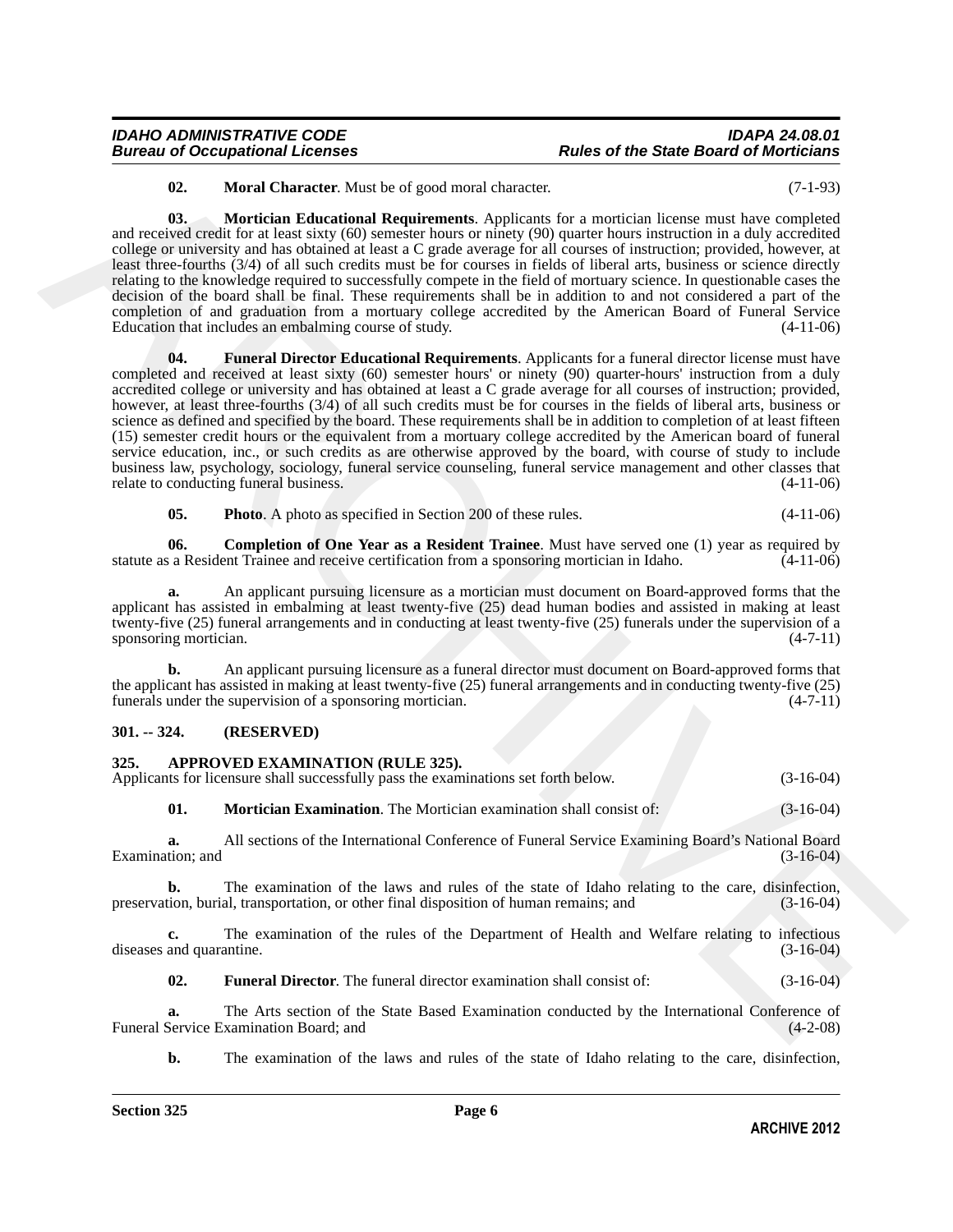preservation, burial, transportation, or other final disposition of human remains; and (3-16-04)

**c.** The examination of the rules of the Idaho Department of Health and Welfare relating to infectious diseases and quarantine. (3-16-04)

<span id="page-6-6"></span>**03.** Grading. The required average grade to pass the examination is seventy-five percent (75%). Provided further, that where the applicant has a score of less than seventy percent (70%) in one (1) or more subjects, such applicant shall not be passed, notwithstanding that his average mark may be higher than seventy-five percent (75%), however, should the applicant apply for reexamination he may, by board approval, be required to retake only that portion of the examination which he failed in previous examination. (3-16-04)

# <span id="page-6-0"></span>**326. -- 349. (RESERVED)**

<span id="page-6-10"></span><span id="page-6-1"></span>**350. ENDORSEMENT (RULE 350).**

Refer to Section 54-1109(3) and (4), Idaho Code. (3-16-04)

# <span id="page-6-2"></span>**351. -- 399. (RESERVED)**

### <span id="page-6-11"></span><span id="page-6-3"></span>**400. EXPIRATION OF LICENSE (RULE 400).**

All licenses shall expire each year and will be cancelled if not renewed by payment of the required fee before the birthdate of the license holder. There will be no grace period. (3-16-04)

### <span id="page-6-4"></span>**401. -- 409. (RESERVED)**

### <span id="page-6-7"></span><span id="page-6-5"></span>**410. CONTINUING EDUCATION (RULE 410).**

In order to protect the public health and safety and promote the public welfare, the Board has adopted the following rules for continuing education. (3-29-10) rules for continuing education.

<span id="page-6-8"></span>**01. Continuing Education (CE) Requirement**. Each Idaho licensed mortician and funeral director must successfully complete a minimum of eight (8) hours of continuing education annually for license renewal. (3-29-10)

**a.** Beginning July 1, 2011, each licensee must certify on their renewal application form that compliance with the annual CE requirements has been met during the previous twelve (12) months. The Board may conduct such continuing education audits and require verification of attendance as deemed necessary to ensure compliance with the CE requirements. (3-29-10)

**b.** A licensee is considered to have satisfied the CE requirements for the first renewal of the initial  $l$  license.  $(3-29-10)$ 

<span id="page-6-9"></span>**c.** After July 1, 2011, and prior to reinstatement of a license lapsed, canceled, or otherwise nonrenewed for less than five (5) years, the applicant must provide proof of attendance of eight (8) hours of continuing education for the previous twelve (12) months. A license that has lapsed, been canceled, or otherwise not renewed for more than five (5) years may be reinstated in accordance with Section 67-2614, Idaho Code. (3-29-10) more than five  $(5)$  years may be reinstated in accordance with Section 67-2614, Idaho Code.

processorials, butch, the<br>spectral contribution, or other final dispersion of burnin renains and<br>discusses and guarantic measurements of the relation free therman of Health and Velince Relation<br>1.16 and the spectral contr **02. Credit**. Continuing education credit will only be given for actual time in attendance or for the time spent participating in the educational activity. One (1) hour of continuing education is equal to sixty (60) minutes. Courses taken by correspondence or by computer on-line may be approved for continuing education if the courses require an exam or other proof of successful completion. Only four (4) hours of the required continuing education may be from correspondence, computer on-line, or self-study in each renewal period. The remaining hours must be in an interactive setting that provides the opportunity for participants to communicate directly with the instructor. Each licensee must maintain proof of attendance or successful completion documentation of all continuing education courses for a period of three (3) years. (3-29-10)

**a.** A licensee may carryover a maximum of eight (8) hours of continuing education to meet the next year's continuing education requirement. Only four (4) hours may be carried over from correspondence, computer on-<br>(3-29-10) (3-29-10) line, or self-study.

**Section 350 Page 7**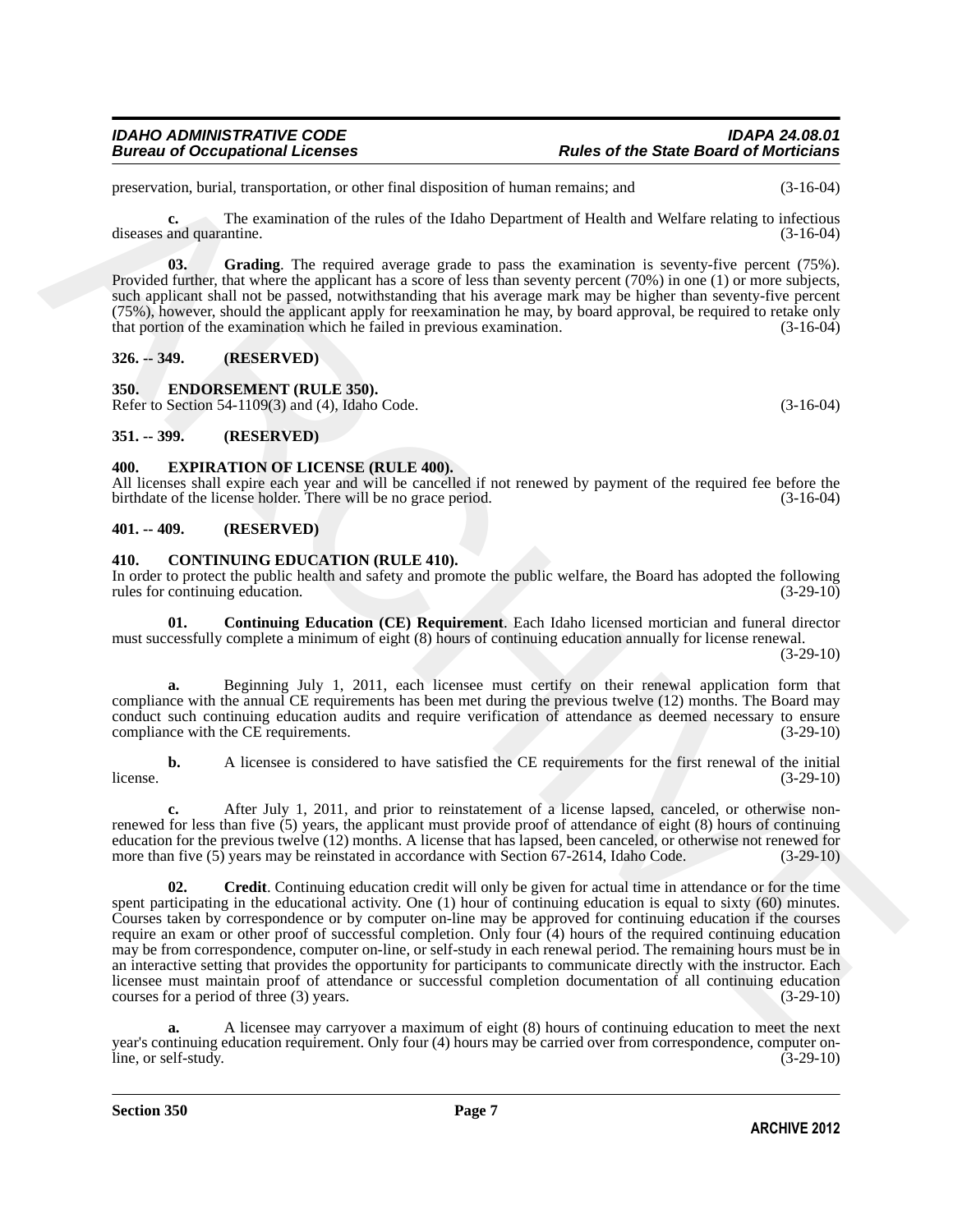# <span id="page-7-7"></span><span id="page-7-6"></span><span id="page-7-4"></span><span id="page-7-0"></span>**411. -- 424. (RESERVED)**

### <span id="page-7-10"></span><span id="page-7-1"></span>**425. MAINTENANCE OF PRE-NEED TRUST ACCOUNT FEES (RULE 425).**

# <span id="page-7-2"></span>**426. -- 449. (RESERVED)**

### <span id="page-7-9"></span><span id="page-7-8"></span><span id="page-7-3"></span>**450. FUNERAL ESTABLISHMENT AND CREMATORY ESTABLISHMENT (RULE 450).**

<span id="page-7-5"></span>

| 03.<br>following subject areas: | Providers/Sponsors/Subjects of Continuing Education. The continuing education must be<br>provided by a college or university, a national or state association, trade group, or other person or entity approved by<br>the Board and must be germane to the license held. Continuing education may include, but shall not be limited to, the                                                                                                | $(3-29-10)$ |
|---------------------------------|-------------------------------------------------------------------------------------------------------------------------------------------------------------------------------------------------------------------------------------------------------------------------------------------------------------------------------------------------------------------------------------------------------------------------------------------|-------------|
| a.                              | Public Health and Technical. This includes, but is not limited to, embalming, restorative art, after<br>care, organ procurement, sanitation, and infection control.                                                                                                                                                                                                                                                                       | $(3-29-10)$ |
| $\mathbf{b}$ .                  | Business Management. This includes, but is not limited to, computer application, marketing,<br>personnel management, accounting, or comparable subjects.                                                                                                                                                                                                                                                                                  | $(3-29-10)$ |
| c.                              | Social Science. This includes, but is not limited to, communication skills (both written and oral),<br>sociological factors, counseling, grief psychology, funeral customs, or comparable subjects.                                                                                                                                                                                                                                       | $(3-29-10)$ |
| d.                              | Legal, Ethical, Regulatory. This includes, but is not limited to, OSHA (Occupational Safety and<br>Health Association), FTC (Federal Trade Commission), ethical issues, legal interpretations, or comparable subjects.                                                                                                                                                                                                                    | $(3-29-10)$ |
| 04.                             | Verification of Attendance. Each licensee must maintain verification of attendance by securing<br>authorized signatures or other documentation from the course instructors or sponsoring institution substantiating any<br>and all hours attended by the licensee.                                                                                                                                                                        | $(3-29-10)$ |
| 05.                             | Failure to Fulfill the Continuing Education Requirements. The license will not be renewed for a<br>licensee who fails to certify compliance with CE requirements. A licensee who makes a false attestation regarding<br>compliance with the CE requirements is subject to disciplinary action by the Board.                                                                                                                               | $(3-29-10)$ |
| 06.                             | Special Exemption. The Board has authority to make exceptions for reasons of individual<br>hardship, including health, when certified by a medical doctor, or other good cause. Each licensee must provide any<br>information requested by the Board to assist in substantiating hardship cases. This exemption is granted at the sole<br>discretion of the Board. Request for special exemption must be made prior to licensure renewal. | $(3-29-10)$ |
| $411. - 424.$                   | (RESERVED)                                                                                                                                                                                                                                                                                                                                                                                                                                |             |
| 425.                            | MAINTENANCE OF PRE-NEED TRUST ACCOUNT FEES (RULE 425).<br>Maintenance of pre-need trust accounts fee. Pursuant to Section 54-1134 D, Idaho Code, a fee not to exceed ten<br>percent (10%) of the annual earned interest income may be charged for maintenance of pre-need trust accounts.                                                                                                                                                 | $(4-11-06)$ |
| $426. - 449.$                   | (RESERVED)                                                                                                                                                                                                                                                                                                                                                                                                                                |             |
| 450.                            | FUNERAL ESTABLISHMENT AND CREMATORY ESTABLISHMENT (RULE 450).<br>All applicants for establishment license shall submit a completed application on a form approved by the Board. All<br>newly licensed establishments and all branch or satellite facilities must meet the same requirements for licensure.                                                                                                                                | $(4-2-08)$  |
| 01.                             | <b>Contents of Application.</b> Each applicant for a license to operate a funeral establishment or<br>crematory establishment in Idaho shall document the following:                                                                                                                                                                                                                                                                      | $(4-2-08)$  |
| a.                              | Name and address of owner whether individual or entity; and                                                                                                                                                                                                                                                                                                                                                                               | $(4-2-08)$  |
| b.                              | Notarized signature of applicant or authorized agent; and                                                                                                                                                                                                                                                                                                                                                                                 | $(4-2-08)$  |
| c.                              | Name and license number of responsible licensee; and                                                                                                                                                                                                                                                                                                                                                                                      | $(4-2-08)$  |
| d.                              | Other such information as the board may require.                                                                                                                                                                                                                                                                                                                                                                                          | $(4-2-08)$  |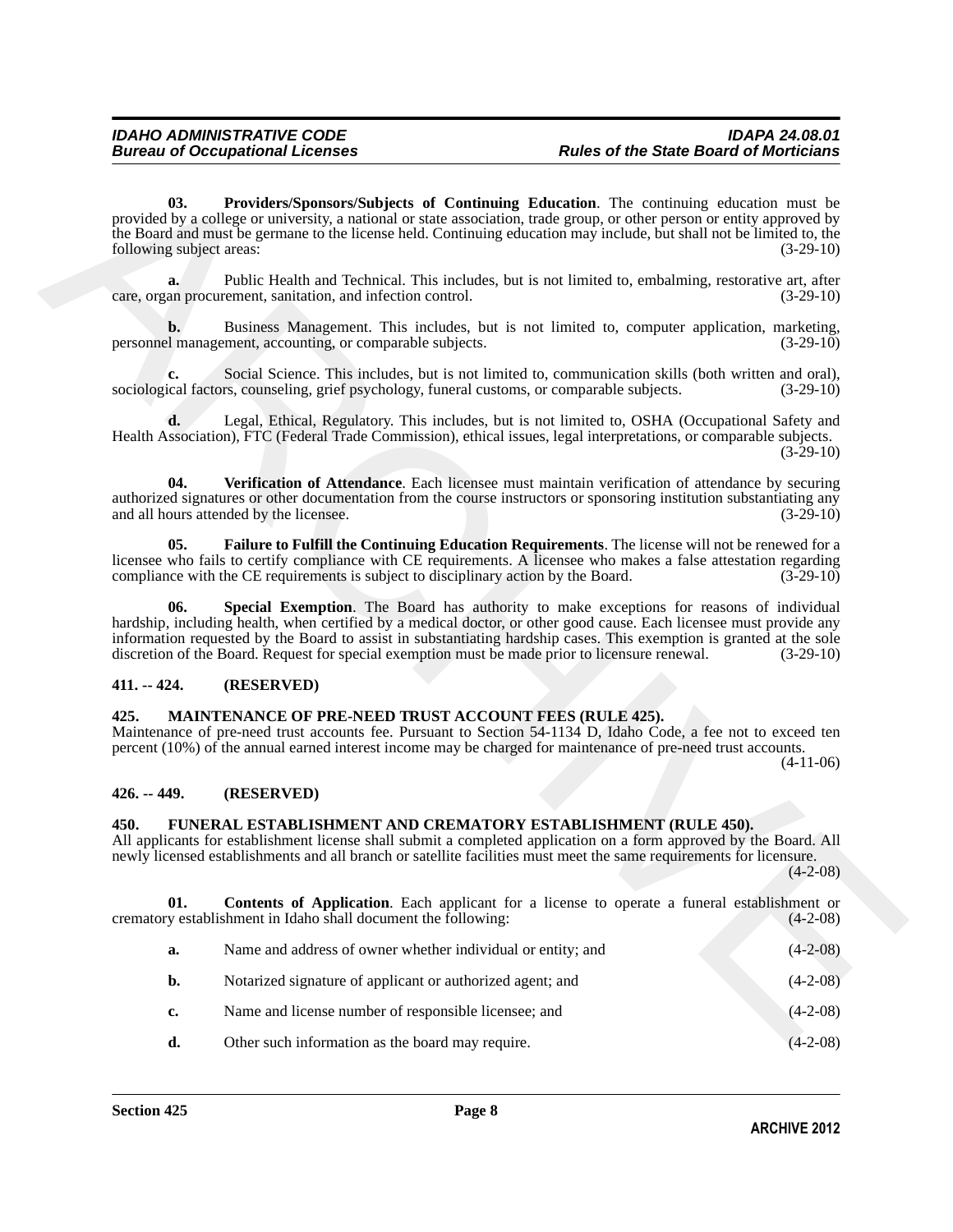<span id="page-8-2"></span>**02. Change in Ownership or Location**. Any change in the ownership or location of a funeral establishment shall constitute a new funeral establishment for the purposes of licensure.

**03.** Funeral Establishment. All funeral establishments shall be required to provide each of the following: (4-2-08) following: (4-2-08)

<span id="page-8-4"></span>

| а. | An operating room and necessary equipment for embalming; | $(4-2-08)$ |
|----|----------------------------------------------------------|------------|
|    |                                                          |            |

**b.** A selection room for caskets and merchandise which may include video, catalogs, and electronic depiction of caskets and merchandise; (4-2-08)

**c.** A chapel where funeral or other religious ceremonies may be held; and (4-2-08)

<span id="page-8-5"></span>**d.** A room for viewing and visitation. (4-2-08)

exploralize of Caroline in Contentralia contents of Lemma in Solvey in the convertibure of a funeral particular content in the symbol of the symbol of the symbol of the symbol of the symbol of the symbol of the symbol of **04. Funeral Firm**. Every funeral firm in the state of Idaho and/or licensee thereof shall give or cause to be given to the person or persons making funeral arrangements or arranging for the disposition of the dead human body at the time of said arrangements and prior to rendering that service or providing that merchandise, a written statement showing to the extent then known the following: (7-1-93)

**a.** The price of the service that the person or persons have selected and what is included therein. (7-1-93)

**b.** The prices of each of the supplementary items of service and/or merchandise requested. (7-1-93)

**c.** The amount involved for each of the items for which the firm will advance monies as an odation for the family. (7-1-93) accommodation for the family.

<span id="page-8-3"></span>**d.** The method of payment. (7-1-93)

**e.** If the quoted price includes a basic component of a funeral or a part thereof which is not desired, edit thereof should be granted. (7-1-93) then a credit thereof should be granted.

**05.** Crematory Establishment. All crematory establishments shall be required to provide each of the following: (4-2-08) following: (4-2-08)

Detailed information regarding each retort, specifically documenting that each retort and uipment is listed by an approved testing agency as listed in the Uniform Fire Code; and (4-2-08) accompanying equipment is listed by an approved testing agency as listed in the Uniform Fire Code; and

**b.** One (1) set of blueprints for the proposed new construction or remodeling where the retort is to be located. The blueprints must be approved by the local building department as being in compliance with applicable building codes and ordinances.

# <span id="page-8-0"></span>**451. (RESERVED)**

### <span id="page-8-8"></span><span id="page-8-6"></span><span id="page-8-1"></span>**452. MINIMUM STANDARDS (RULE 452).**

**01. Reasonable Sanitation and Safety Required**. In the interest of the protection of the public welfare, no license will be issued on an application to operate a funeral establishment or crematory unless it is apparent that the establishment or crematory can and will be operated in a reasonably sanitary and safe manner.

 $(4-11-06)$ 

**02. Reduction of Cremated Remains**. No crematory will be licensed or operated unless it is capable of reducing human remains to cremains containing not more than five percent  $(5%)$  of the weight of the body immediately after death.  $(3-16-04)$ immediately after death.

<span id="page-8-9"></span><span id="page-8-7"></span>**03. Delay Before Cremation**. No dead human body, regardless of cause of death, is to be cremated,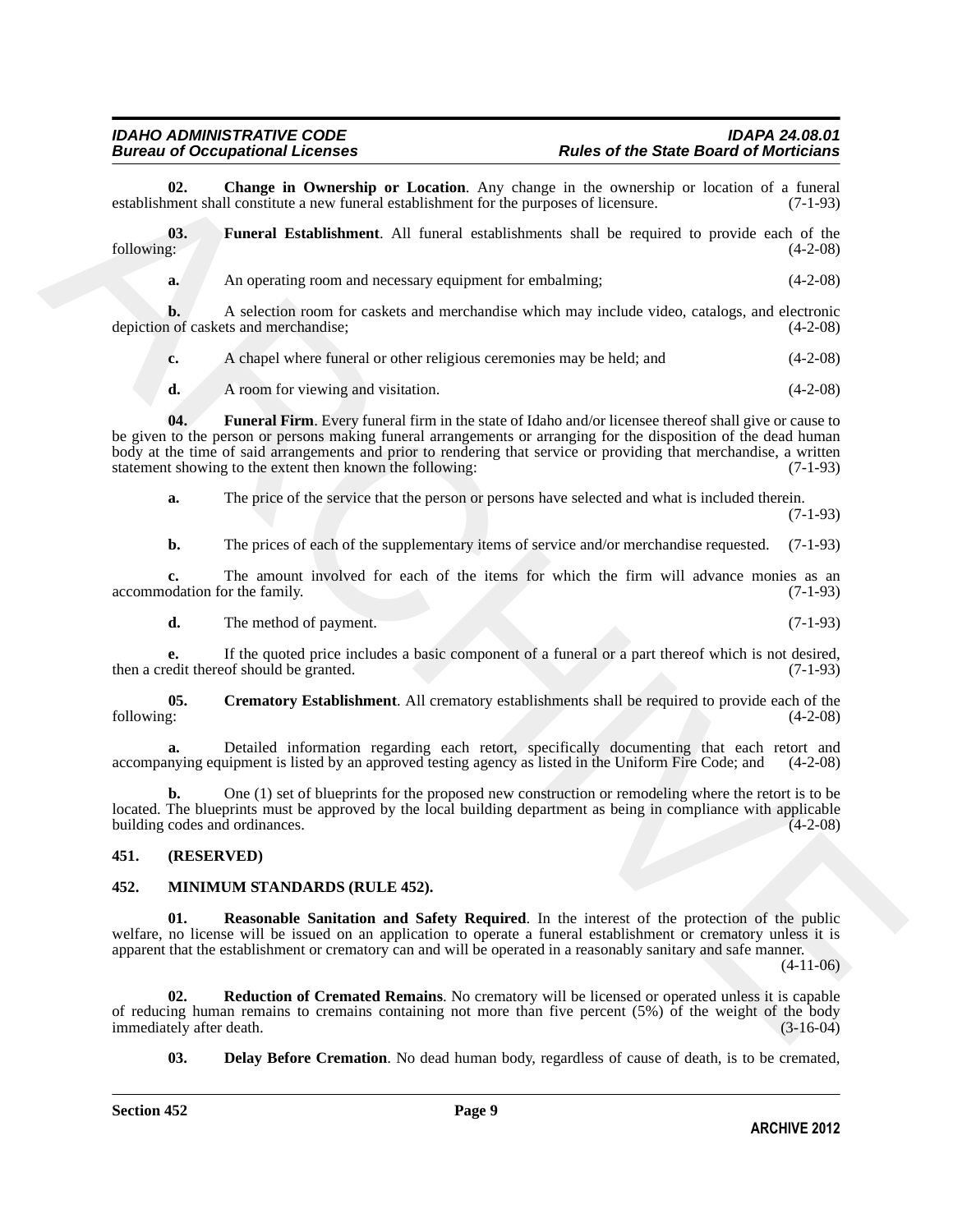# <span id="page-9-5"></span><span id="page-9-3"></span><span id="page-9-0"></span>**453. RECEIPT FOR BODIES TO BE CREMATED (RULE 453).**

<span id="page-9-7"></span><span id="page-9-6"></span>

| 02. | <b>Contents of Receipt.</b> The receipt must show:    | $(3-16-04)$ |
|-----|-------------------------------------------------------|-------------|
| a.  | The name of the decedent whose body was received; and | $(3-16-04)$ |
| b.  | The date on which that body was received; and         | $(3-16-04)$ |
| c.  | The place where that body was received; and           | $(3-16-04)$ |

# <span id="page-9-9"></span><span id="page-9-8"></span><span id="page-9-1"></span>**454. RECORDS OF BODIES (RULE 454).**

<span id="page-9-4"></span>

|      | 04.                     | <b>Embalming.</b> If a dead human body is to be held longer than twenty-four $(24)$ hours prior to burial,                                                                            |             |
|------|-------------------------|---------------------------------------------------------------------------------------------------------------------------------------------------------------------------------------|-------------|
|      |                         | cremation, or other disposition, the body must be either embalmed or refrigerated at thirty-six degrees Fahrenheit<br>(36F) or less until buried, cremated, or otherwise disposed of. | $(4-11-06)$ |
|      | 05.                     | Casket Not Necessary. It is not necessary for the body to be in a casket for cremation to take place.                                                                                 | $(3-16-04)$ |
|      | a.                      | This is not to be construed to mean that the crematory must cremate without a casket; and                                                                                             | $(3-16-04)$ |
|      | b.<br>sanitary reasons. | It will not prevent the operators from developing their own internal requirements for aesthetic or                                                                                    | $(3-16-04)$ |
| 453. |                         | RECEIPT FOR BODIES TO BE CREMATED (RULE 453).<br>The following must be performed by the operator of a crematory upon receipt of a human body for cremation:                           | $(3-16-04)$ |
|      | 01.                     | <b>Provide a Receipt</b> . A receipt must be delivered to the licensed mortician or funeral director, his<br>agent, or another person who delivers such body to the crematory.        | $(3-16-04)$ |
|      | 02.                     | <b>Contents of Receipt.</b> The receipt must show:                                                                                                                                    | $(3-16-04)$ |
|      | a.                      | The name of the decedent whose body was received; and                                                                                                                                 | $(3-16-04)$ |
|      | $b$ .                   | The date on which that body was received; and                                                                                                                                         | $(3-16-04)$ |
|      | c.                      | The place where that body was received; and                                                                                                                                           | $(3-16-04)$ |
|      | d.                      | The name and address of the funeral establishment from whom that body was received; and                                                                                               | $(3-16-04)$ |
|      | е.                      | The name and address of the person, or the names and addresses of the persons, if more than one<br>(1), who actually delivers the body.                                               | $(3-16-04)$ |
| 454. |                         | <b>RECORDS OF BODIES (RULE 454).</b>                                                                                                                                                  |             |
|      | 01.                     | Content of Record. Each funeral establishment and crematory must maintain a record of each<br>burial, cremation, or other disposition of human remains, disclosing:                   | $(4-11-06)$ |
|      | a.                      | The name of the decedent; and                                                                                                                                                         | $(4-11-06)$ |
|      | b.                      | The name and address of the person, or names and addresses of the persons if more than one (1),<br>authorizing the burial, cremation, or other disposition of that body; and          | $(4-11-06)$ |
|      | $c_{\bullet}$           | A statement as to whether or not the body was embalmed; and                                                                                                                           | $(3-16-04)$ |
|      | d.                      | The date of the burial, cremation, or other disposition of that body; and                                                                                                             | $(4-11-06)$ |
|      |                         |                                                                                                                                                                                       |             |

# <span id="page-9-10"></span><span id="page-9-2"></span>**455. RESPONSIBILITY, INSPECTION, AND CONFIDENTIALITY OF RECORDS (RULE 455).**

<span id="page-9-11"></span>**Responsibility for Record.** Records regarding the burial, cremation, and other disposition of human bodies must be made as soon as reasonably possible after the burial, cremation, or other disposition and must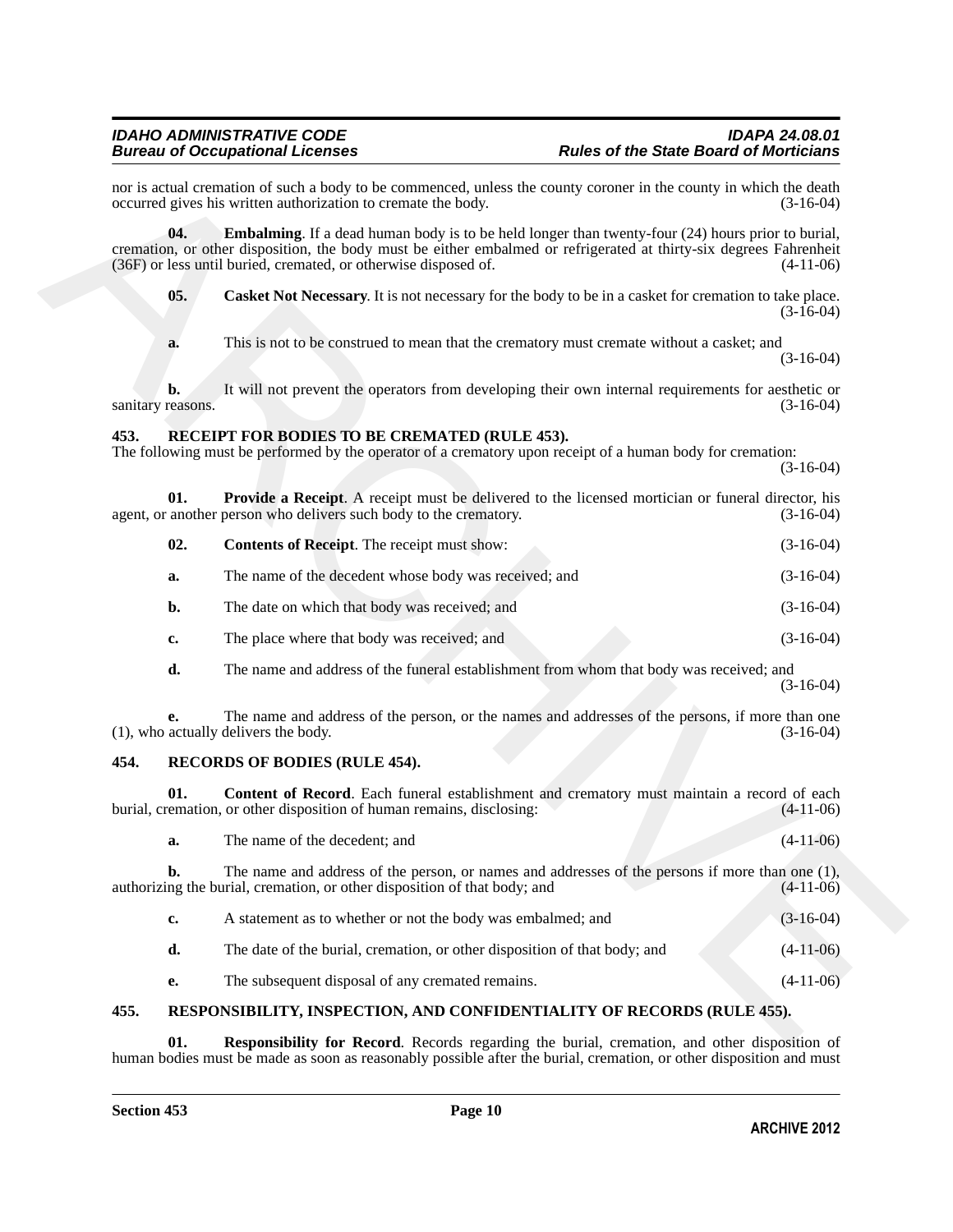be dated and signed by the licensed mortician who supervised or was otherwise directly responsible for the burial, cremation, or other disposition. (4-11-06) cremation, or other disposition.

<span id="page-10-18"></span>**02. Inspection of Records**. Records regarding the receipt, burial, cremation, and other disposition of human bodies must be maintained at the funeral establishment and crematory and be open for inspection at any reasonable time by the Board or its designated representatives. (4-11-06)

<span id="page-10-17"></span>**03. Confidentiality of Records**. Any disclosure of information obtained by the Board in connection with licensure activities and records of funerals or cremations must comply with Idaho Public Records Act 9-337 et seq., Idaho Code. (4-11-06)

<span id="page-10-0"></span>**456. -- 499. (RESERVED)**

<span id="page-10-1"></span>**500. FEES (RULE 500).**

<span id="page-10-14"></span><span id="page-10-13"></span><span id="page-10-9"></span>**01. Funeral Director**. Funeral director - eighty-five dollars (\$85). (3-13-02)

**02. Funeral Establishment**. Funeral establishment - one hundred twenty-five dollars (\$125) (original license/annual renewal). (3-13-02)

**03.** Crematory Establishment. Crematory establishment - two hundred dollars (\$200) (original nnual renewal). (3-16-04) license/annual renewal).

<span id="page-10-15"></span><span id="page-10-12"></span>**04. Mortician**. Mortician - eighty-five dollars (\$85) (original license/annual renewal). (3-13-02)

<span id="page-10-16"></span><span id="page-10-10"></span>**05. Resident Trainee**. Resident trainee - fifty dollars (\$50) (original license/annual renewal).(4-11-06)

<span id="page-10-11"></span>**06. Application Fee**. Application fee - one hundred dollars (\$100). (3-13-02)

**07. Certificate of Authority**. Certificate of Authority - fifty dollars (\$50) (original certificate/annual renewal).  $(3-13-02)$ 

### <span id="page-10-6"></span><span id="page-10-2"></span>**501. DISCIPLINE (RULE 501).**

<span id="page-10-7"></span>**01.** Civil Fine. The Board may impose a civil fine not to exceed one thousand dollars (\$1,000) upon a mortician for each violation of Section 54-1116, Idaho Code. (3-18-99) licensed mortician for each violation of Section 54-1116, Idaho Code.

<span id="page-10-8"></span>**02. Costs and Fees**. The Board may order a licensed mortician to pay the costs and fees incurred by the Board in the investigation or prosecution of the licensee for violation of Section 54-1116, Idaho Code. (3-18-99)

# <span id="page-10-3"></span>**502. -- 549. (RESERVED)**

### <span id="page-10-4"></span>**550. RULEMAKING HISTORY PRIOR TO JULY, 1993 (RULE 550).**

he data dual especies dual especies dual especies dual especies dual especies dual especies dual especies dual especies dual especies dual especies dual especies dual especies dual especies dual especies dual especies dua Changes and additions to the Rules of the Idaho Board of Morticians - adopted to be effective February 1, 1976. Changes and additions to the Rules of the Idaho Board of Morticians - adopted March 29, 1993, and effective April 19, 1993. (7-1-93)

### <span id="page-10-5"></span>**551. -- 999. (RESERVED)**